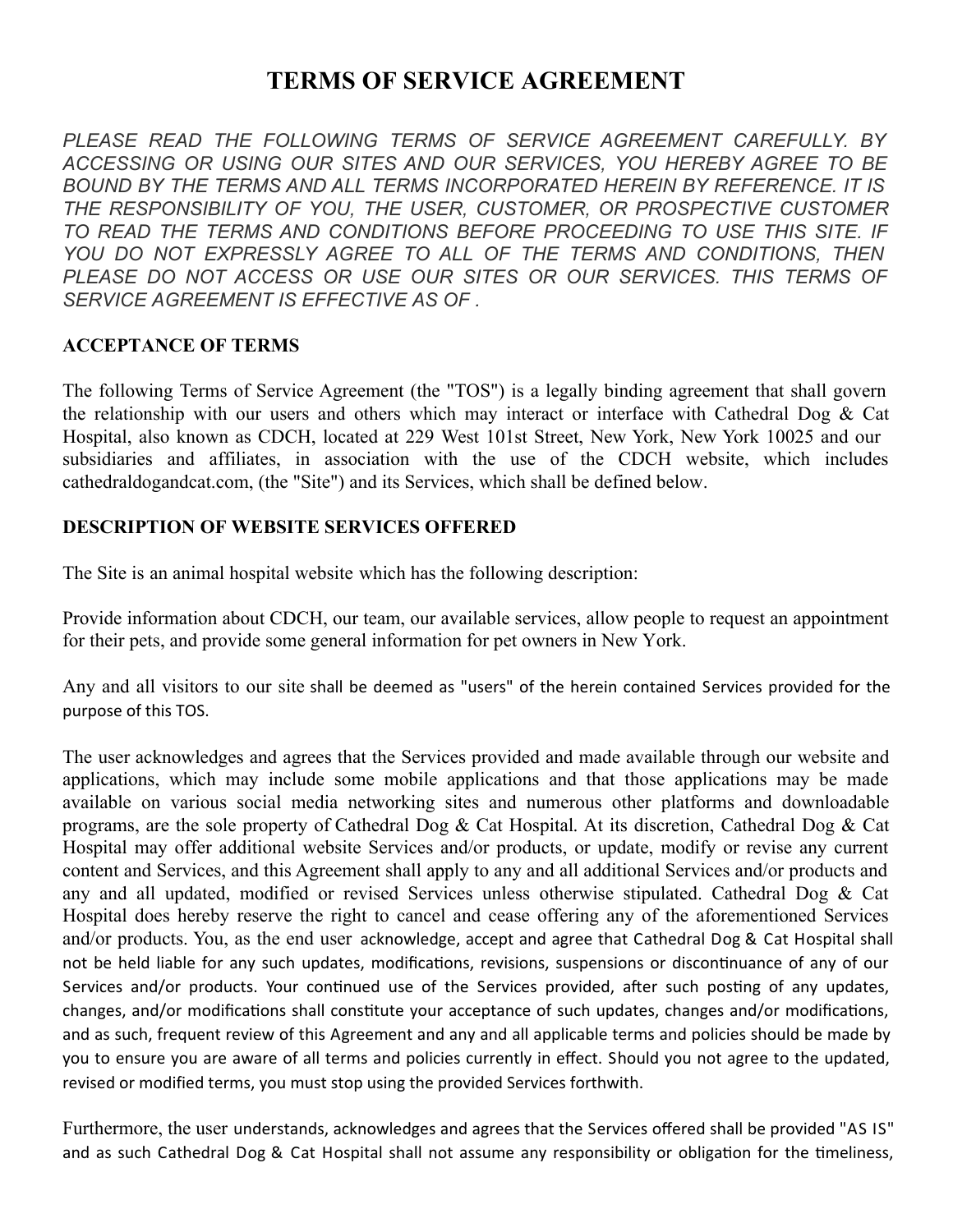missed delivery, deletion and/or any failure to store user content, communication or personalization settings.

# **CAUTIONS FOR GLOBAL USE AND EXPORT AND IMPORT COMPLIANCE**

Due to the global nature of the internet, through the use of our network you hereby agree to comply with all local rules relating to online conduct and that which is considered acceptable Content. Uploading, posting and/or transferring of software, technology and other technical data may be subject to the export and import laws of the United States and possibly other countries. Through the use of our network, you thus agree to comply with all applicable export and import laws, statutes and regulations, including, but not limited to, the Export Administration Regulations [\(http://www.access.gpo.gov/bis/ear/ear\\_data.html](http://www.access.gpo.gov/bis/ear/ear_data.html)), as well as the sanctions control program of the United States (http://www.treasury.gov/resource[center/sanctions/Programs/Pages/Programs.aspx\).](http://www.treasury.gov/resource-center/sanctions/Programs/Pages/Programs.aspx) Furthermore, you state and pledge that you:

- a) are not on the list of prohibited individuals which may be identified on any government export exclusion report (<http://www.bis.doc.gov/complianceandenforcement/liststocheck.htm>) nor a member of any other government which may be part of an export-prohibited country identified in applicable export and import laws and regulations;
- b) agree not to transfer any software, technology or any other technical data through the use of our network Services to any export-prohibited country;
- c) agree not to use our website network Services for any military, nuclear, missile, chemical or biological weaponry end uses that would be a violation of the U.S. export laws; and
- d) agree not to post, transfer nor upload any software, technology or any other technical data which would be in violation of the U.S. or other applicable export and/or import laws.

# **CONTENT PLACED OR MADE AVAILABLE FOR COMPANY SERVICES**

Cathedral Dog & Cat Hospital shall not lay claim to ownership of any content submitted by any visitor or user, nor make such content available for inclusion on our website Services. Therefore, you hereby grant and allow for Cathedral Dog & Cat Hospital the below listed worldwide, royalty-free and non-exclusive licenses, as applicable:

- a) The content submitted or made available for inclusion on the publicly accessible areas of Cathedral Dog & Cat Hospital's sites, the license provided to permit to use, distribute, reproduce, modify, adapt, publicly perform and/or publicly display said Content on our network Services is for the sole purpose of providing and promoting the specific area to which this content was placed and/or made available for viewing. This license shall be available so long as you are a member of Cathedral Dog & Cat Hospital's sites, and shall terminate at such time when you elect to discontinue your membership.
- b) Photos, audio, video and/or graphics submitted or made available for inclusion on the publicly accessible areas of Cathedral Dog & Cat Hospital's sites, the license provided to permit to use, distribute, reproduce, modify, adapt, publicly perform and/or publicly display said Content on our network Services are for the sole purpose of providing and promoting the specific area in which this content was placed and/or made available for viewing. This license shall be available so long as you are a member of Cathedral Dog  $& Cat$  Hospital's sites and shall terminate at such time when you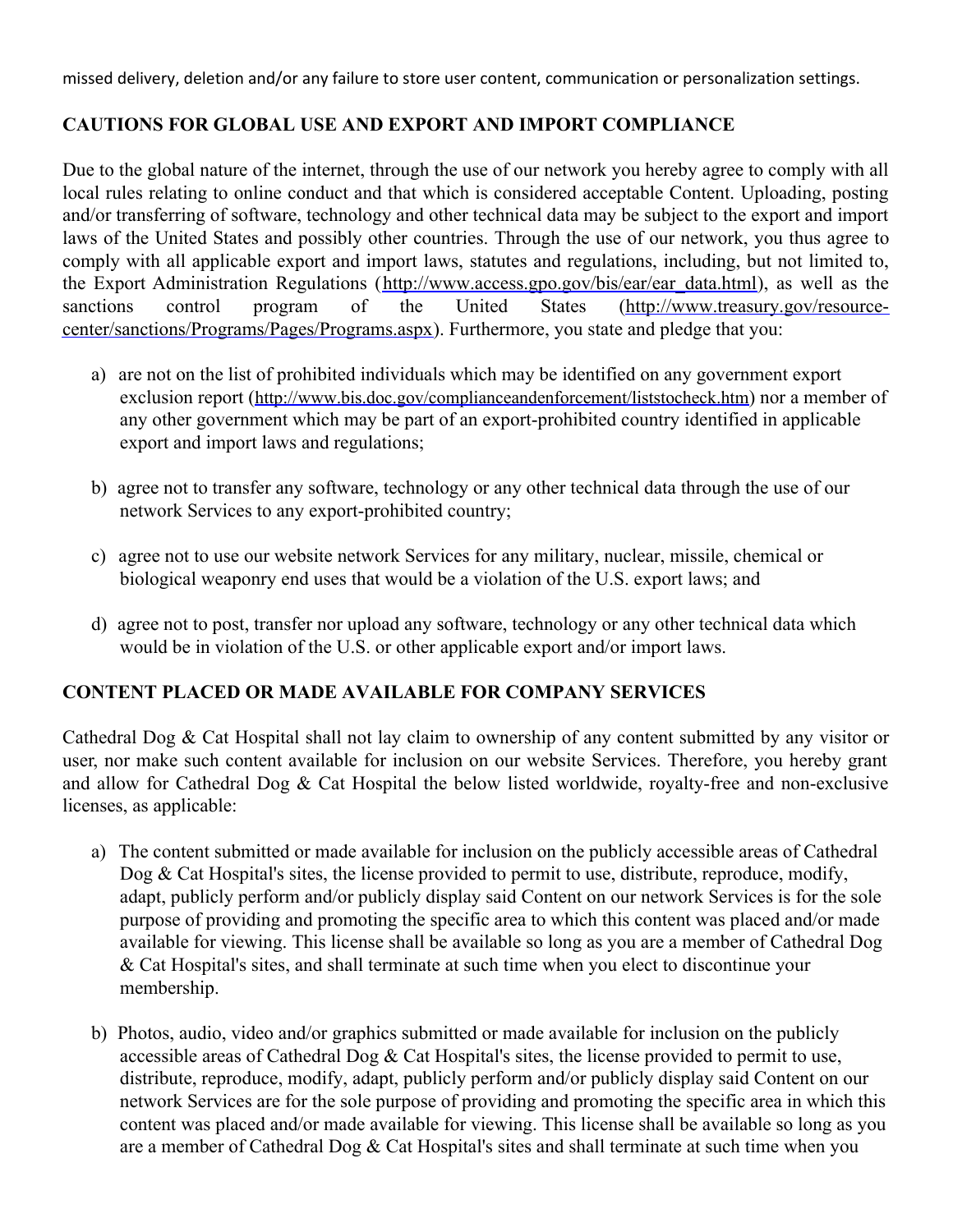elect to discontinue your membership.

c) For any other content submitted or made available for inclusion on the publicly accessible areas of Cathedral Dog & Cat Hospital's sites, the continuous, binding and completely sub-licensable license which is meant to permit to use, distribute, reproduce, modify, adapt, publish, translate, publicly perform and/or publicly display said content, whether in whole or in part, and the incorporation of any such Content into other works in any arrangement or medium current used or later developed.

Those areas which may be deemed "publicly accessible" areas of Cathedral Dog & Cat Hospital's sites are those such areas of our network properties which are meant to be available to the general public, and which would include message boards and groups that are openly available to users.

# **CONTRIBUTIONS TO COMPANY WEBSITE**

Cathedral Dog & Cat Hospital provides an area for our users to contribute feedback to our website. When you submit ideas, documents, suggestions and/or proposals ("Contributions") to our site, you acknowledge and agree that:

- a) your contributions do not contain any type of confidential or proprietary information;
- b) CDCH shall not be liable or under any obligation to ensure or maintain confidentiality, expressed or implied, related to any Contributions;
- c) CDCH shall be entitled to make use of and/or disclose any such Contributions in any such manner as they may see fit;
- d) the contributor's Contributions shall automatically become the sole property of CDCH; and
- e) CDCH is under no obligation to either compensate or provide any form of reimbursement in any manner or nature.

# **INDEMNITY**

All users herein agree to insure and hold Cathedral Dog & Cat Hospital, our subsidiaries, affiliates, agents, employees, officers, partners and/or licensors blameless or not liable for any claim or demand, which may include, but is not limited to, reasonable attorney fees made by any third party which may arise from any content a user of our site may submit, post, modify, transmit or otherwise make available through our Services, the use of CDCH Services or your connection with these Services, your violations of the Terms of Service and/or your violation of any such rights of another person.

# **COMMERCIAL REUSE OF SERVICES**

The user herein agrees not to replicate, duplicate, copy, trade, sell, resell nor exploit for any commercial reason any part, use of, or access to CDCH's sites.

# **MODIFICATIONS**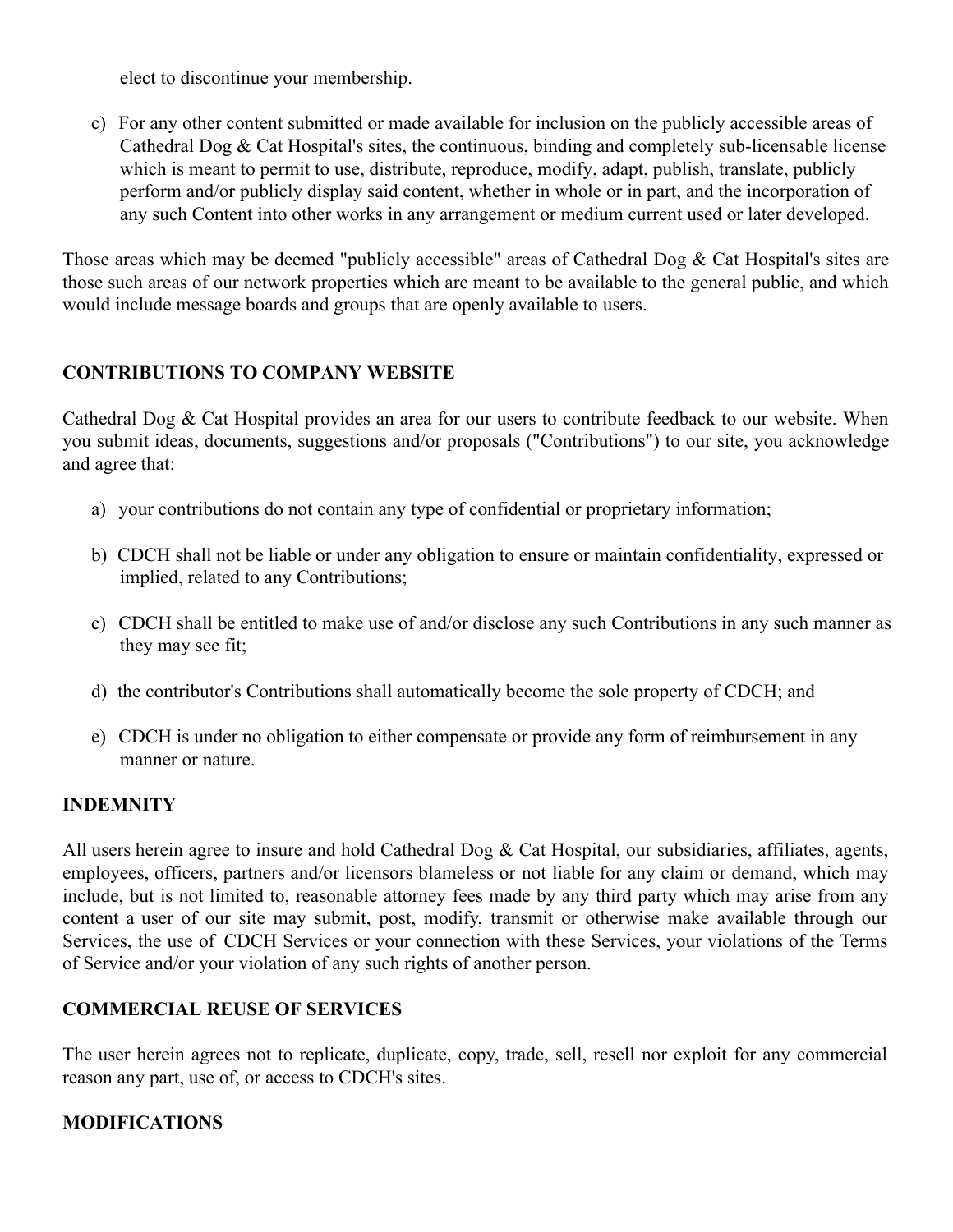Cathedral Dog & Cat Hospital shall reserve the right at any time it may deem fit, to modify, alter and or discontinue, whether temporarily or permanently, our service, or any part thereof, with or without prior notice. In addition, we shall not be held liable to you or to any third party for any such alteration, modification, suspension and/or discontinuance of our Services, or any part thereof.

#### **ADVERTISERS**

Any correspondence or business dealings with, or the participation in any promotions of, advertisers located on or through our Services, which may include the payment and/or delivery of such related goods and/or Services, and any such other term, condition, warranty and/or representation associated with such dealings, are and shall be solely between you and any such advertiser. Moreover, you herein agree that Cathedral Dog & Cat Hospital shall not be held responsible or liable for any loss or damage of any nature or manner incurred as a direct result of any such dealings or as a result of the presence of such advertisers on our website.

# **LINKS**

Either Cathedral Dog & Cat Hospital or any third parties may provide links to other websites and/or resources. Thus, you acknowledge and agree that we are not responsible for the availability of any such external sites or resources, and as such, we do not endorse nor are we responsible or liable for any content, products, advertising or any other materials, on or available from such third party sites or resources. Furthermore, you acknowledge and agree that Cathedral Dog & Cat Hospital shall not be responsible or liable, directly or indirectly, for any such damage or loss which may be a result of, caused or allegedly to be caused by or in connection with the use of or the reliance on any such content, goods or Services made available on or through any such site or resource.

# **PROPRIETARY RIGHTS**

You do hereby acknowledge and agree that Cathedral Dog & Cat Hospital's Services and any essential software that may be used in connection with our Services ("Software") shall contain proprietary and confidential material that is protected by applicable intellectual property rights and other laws. Furthermore, you herein acknowledge and agree that any Content which may be contained in any advertisements or information presented by and through our Services or by advertisers is protected by copyrights, trademarks, patents or other proprietary rights and laws. Therefore, except for that which is expressly permitted by applicable law or as authorized by Cathedral Dog & Cat Hospital or such applicable licensor, you agree not to alter, modify, lease, rent, loan, sell, distribute, transmit, broadcast, publicly perform and/or created any plagiaristic works which are based on Cathedral Dog & Cat Hospital Services (e.g. Content or Software), in whole or part.

Cathedral Dog & Cat Hospital herein has granted you personal, non-transferable and non-exclusive rights and/or license to make use of the object code or our Software on a single computer, as long as you do not, and shall not, allow any third party to duplicate, alter, modify, create or plagiarize work from, reverse engineer, reverse assemble or otherwise make an attempt to locate or discern any source code, sell, assign, sublicense, grant a security interest in and/or otherwise transfer any such right in the Software. Furthermore, you do herein agree not to alter or change the Software in any manner, nature or form, and as such, not to use any modified versions of the Software, including and without limitation, for the purpose of obtaining unauthorized access to our Services. Lastly, you also agree not to access or attempt to access our Services through any means other than through the interface which is provided by Cathedral Dog & Cat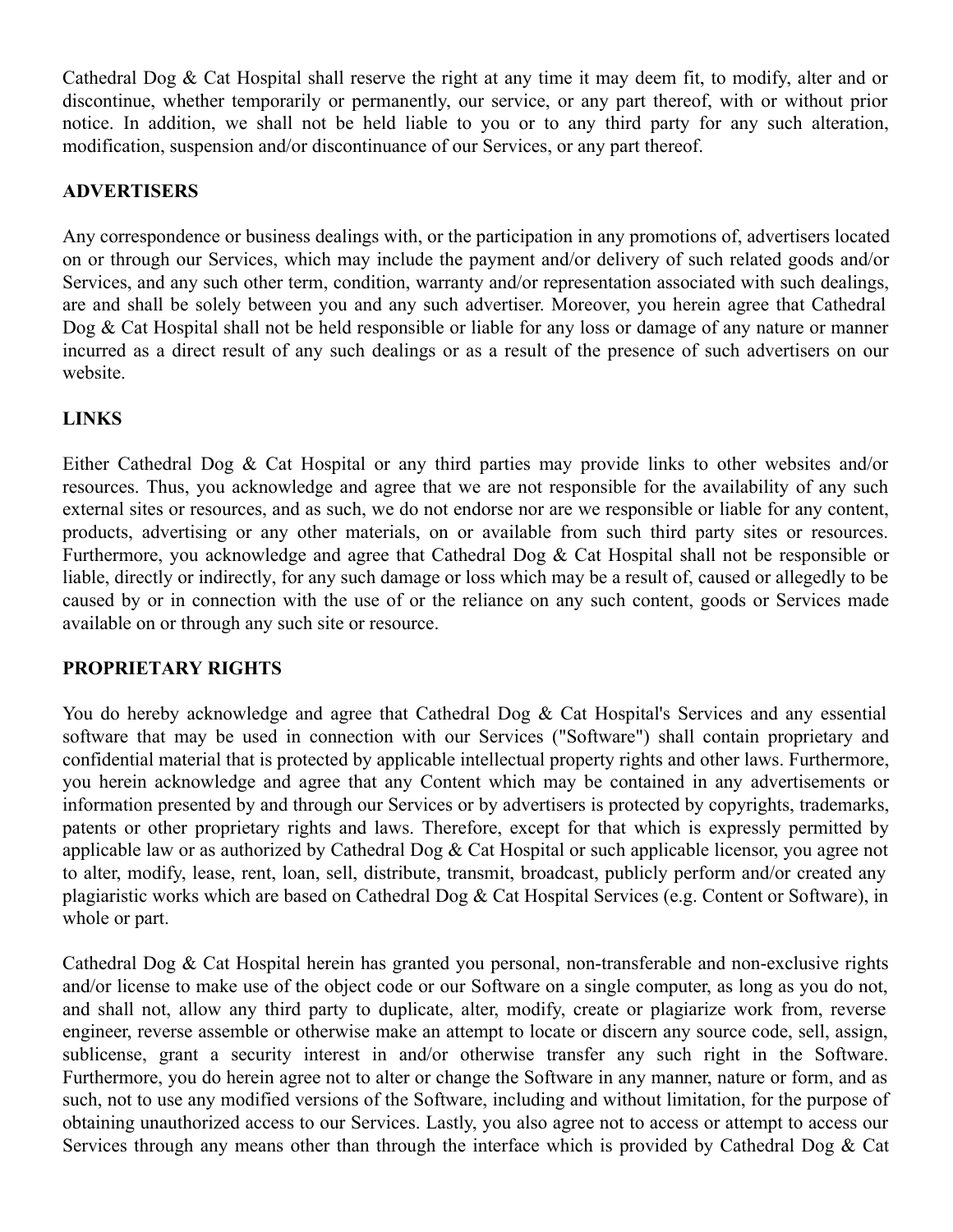Hospital for use in accessing our Services.

# **WARRANTY DISCLAIMERS**

YOU HEREIN EXPRESSLY ACKNOWLEDGE AND AGREE THAT:

- a) THE USE OF CATHEDRAL DOG & CAT HOSPITAL SERVICES AND SOFTWARE ARE AT THE SOLE RISK BY YOU. OUR SERVICES AND SOFTWARE SHALL BE PROVIDED ON AN "AS IS" AND/OR "AS AVAILABLE" BASIS. CATHEDRAL DOG & CAT HOSPITAL AND OUR SUBSIDIARIES, AFFILIATES, OFFICERS, EMPLOYEES, AGENTS, PARTNERS AND LICENSORS EXPRESSLY DISCLAIM ANY AND ALL WARRANTIES OF ANY KIND WHETHER EXPRESSED OR IMPLIED, INCLUDING, BUT NOT LIMITED TO ANY IMPLIED WARRANTIES OF TITLE, MERCHANTABILITY, FITNESS FOR A PARTICULAR PURPOSE AND NON-INFRINGEMENT.
- b) CATHEDRAL DOG & CAT HOSPITAL AND OUR SUBSIDIARIES, OFFICERS, EMPLOYEES, AGENTS, PARTNERS AND LICENSORS MAKE NO SUCH WARRANTIES THAT (i) CATHEDRAL DOG & CAT HOSPITAL SERVICES OR SOFTWARE WILL MEET YOUR REQUIREMENTS; (ii) CATHEDRAL DOG & CAT HOSPITAL SERVICES OR SOFTWARE SHALL BE UNINTERRUPTED, TIMELY, SECURE OR ERROR-FREE; (iii) THAT SUCH RESULTS WHICH MAY BE OBTAINED FROM THE USE OF THE CATHEDRAL DOG & CAT HOSPITAL SERVICES OR SOFTWARE WILL BE ACCURATE OR RELIABLE; (iv) QUALITY OF ANY PRODUCTS, SERVICES, ANY INFORMATION OR OTHER MATERIAL WHICH MAY BE PURCHASED OR OBTAINED BY YOU THROUGH OUR SERVICES OR SOFTWARE WILL MEET YOUR EXPECTATIONS; AND (v) THAT ANY SUCH ERRORS CONTAINED IN THE SOFTWARE SHALL BE CORRECTED.
- c) ANY INFORMATION OR MATERIAL DOWNLOADED OR OTHERWISE OBTAINED BY WAY OF CATHEDRAL DOG & CAT HOSPITAL SERVICES OR SOFTWARE SHALL BE ACCESSED BY YOUR SOLE DISCRETION AND SOLE RISK, AND AS SUCH YOU SHALL BE SOLELY RESPONSIBLE FOR AND HEREBY WAIVE ANY AND ALL CLAIMS AND CAUSES OF ACTION WITH RESPECT TO ANY DAMAGE TO YOUR COMPUTER AND/OR INTERNET ACCESS, DOWNLOADING AND/OR DISPLAYING, OR FOR ANY LOSS OF DATA THAT COULD RESULT FROM THE DOWNLOAD OF ANY SUCH INFORMATION OR MATERIAL.
- d) NO ADVICE AND/OR INFORMATION, DESPITE WHETHER WRITTEN OR ORAL, THAT MAY BE OBTAINED BY YOU FROM CATHEDRAL DOG & CAT HOSPITAL OR BY WAY OF OR FROM OUR SERVICES OR SOFTWARE SHALL CREATE ANY WARRANTY NOT EXPRESSLY STATED IN THE TOS.
- e) A SMALL PERCENTAGE OF SOME USERS MAY EXPERIENCE SOME DEGREE OF EPILEPTIC SEIZURE WHEN EXPOSED TO CERTAIN LIGHT PATTERNS OR BACKGROUNDS THAT MAY BE CONTAINED ON A COMPUTER SCREEN OR WHILE USING OUR SERVICES. CERTAIN CONDITIONS MAY INDUCE A PREVIOUSLY UNKNOWN CONDITION OR UNDETECTED EPILEPTIC SYMPTOM IN USERS WHO HAVE SHOWN NO HISTORY OF ANY PRIOR SEIZURE OR EPILEPSY. SHOULD YOU, ANYONE YOU KNOW OR ANYONE IN YOUR FAMILY HAVE AN EPILEPTIC CONDITION, PLEASE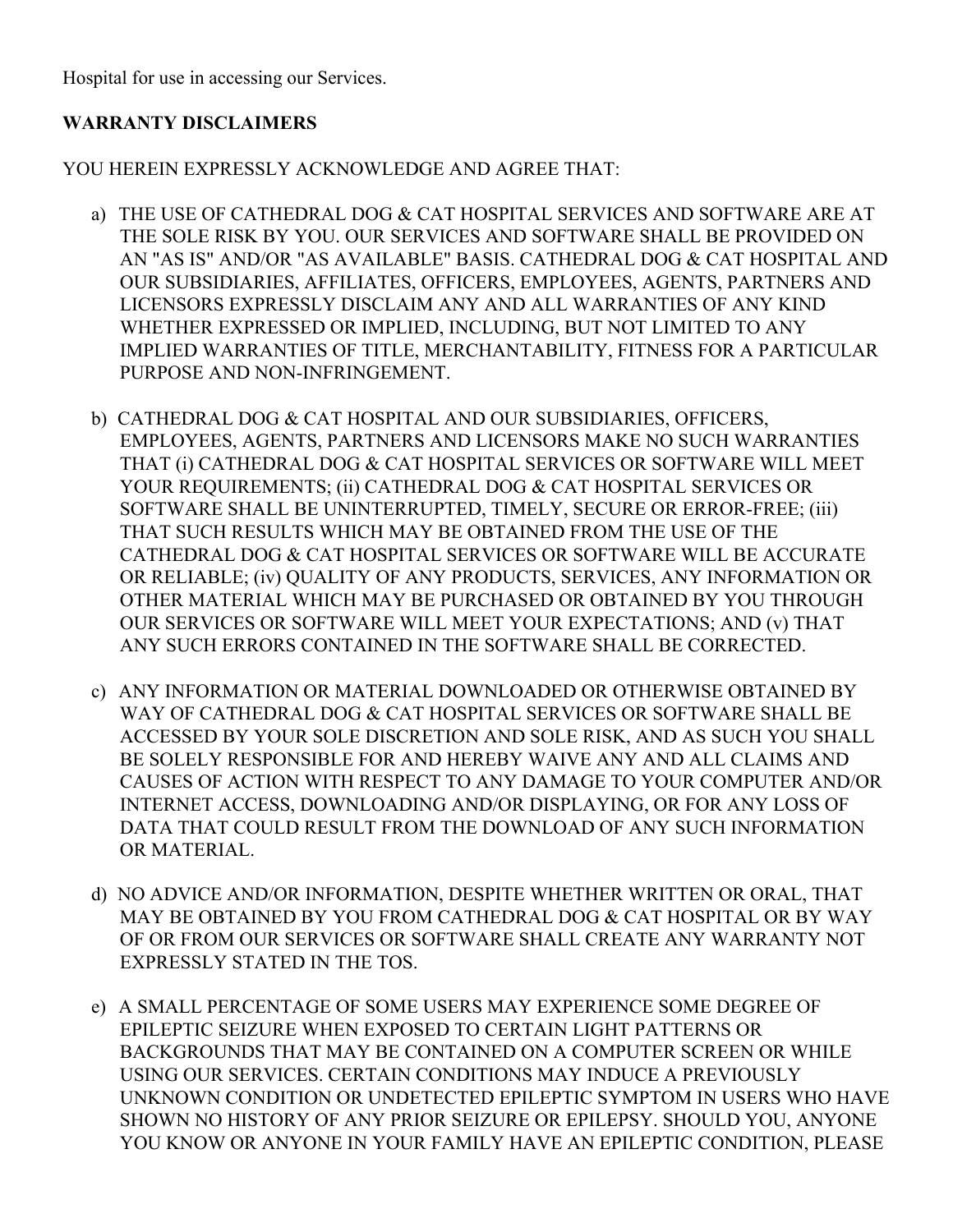CONSULT A PHYSICIAN IF YOU EXPERIENCE ANY OF THE FOLLOWING SYMPTOMS WHILE USING OUR SERVICES: DIZZINESS, ALTERED VISION, EYE OR MUSCLE TWITCHES, LOSS OF AWARENESS, DISORIENTATION, ANY INVOLUNTARY MOVEMENT, OR CONVULSIONS.

#### **LIMITATION OF LIABILITY**

YOU EXPLICITLY ACKNOWLEDGE, UNDERSTAND AND AGREE THAT CATHEDRAL DOG & CAT HOSPITAL AND OUR SUBSIDIARIES, AFFILIATES, OFFICERS, EMPLOYEES, AGENTS, PARTNERS AND LICENSORS SHALL NOT BE LIABLE TO YOU FOR ANY PUNITIVE, INDIRECT, INCIDENTAL, SPECIAL, CONSEQUENTIAL OR EXEMPLARY DAMAGES, INCLUDING, BUT NOT LIMITED TO, DAMAGES WHICH MAY BE RELATED TO THE LOSS OF ANY PROFITS, GOODWILL, USE, DATA AND/OR OTHER INTANGIBLE LOSSES, EVEN THOUGH WE MAY HAVE BEEN ADVISED OF SUCH POSSIBILITY THAT SAID DAMAGES MAY OCCUR, AND RESULT FROM:

- a) THE USE OR INABILITY TO USE OUR SERVICE;
- b) THE COST OF PROCURING SUBSTITUTE GOODS AND SERVICES;
- c) UNAUTHORIZED ACCESS TO OR THE ALTERATION OF YOUR TRANSMISSIONS AND/OR DATA;
- d) STATEMENTS OR CONDUCT OF ANY SUCH THIRD PARTY ON OUR SERVICE;
- e) AND ANY OTHER MATTER WHICH MAY BE RELATED TO OUR SERVICE.

#### **RELEASE**

In the event you have a dispute, you agree to release Cathedral Dog & Cat Hospital (and its officers, directors, employees, agents, parent subsidiaries, affiliates, co-branders, partners and any other third parties) from claims, demands and damages (actual and consequential) of every kind and nature, known and unknown, suspected or unsuspected, disclosed and undisclosed, arising out of or in any way connected to such dispute.

# **SPECIAL ADMONITION RELATED TO FINANCIAL MATTERS**

Should you intend to create or to join any service, receive or request any such news, messages, alerts or other information from our Services concerning companies, stock quotes, investments or securities, please review the above Sections Warranty Disclaimers and Limitations of Liability again. In addition, for this particular type of information, the phrase "Let the investor beware" is appropriate. Cathedral Dog & Cat Hospital's content is provided primarily for informational purposes, and no content that shall be provided or included in our Services is intended for trading or investing purposes. Cathedral Dog & Cat Hospital and our licensors shall not be responsible or liable for the accuracy, usefulness or availability of any information transmitted and/or made available by way of our Services, and shall not be responsible or liable for any trading and/or investment decisions based on any such information.

# **EXCLUSION AND LIMITATIONS**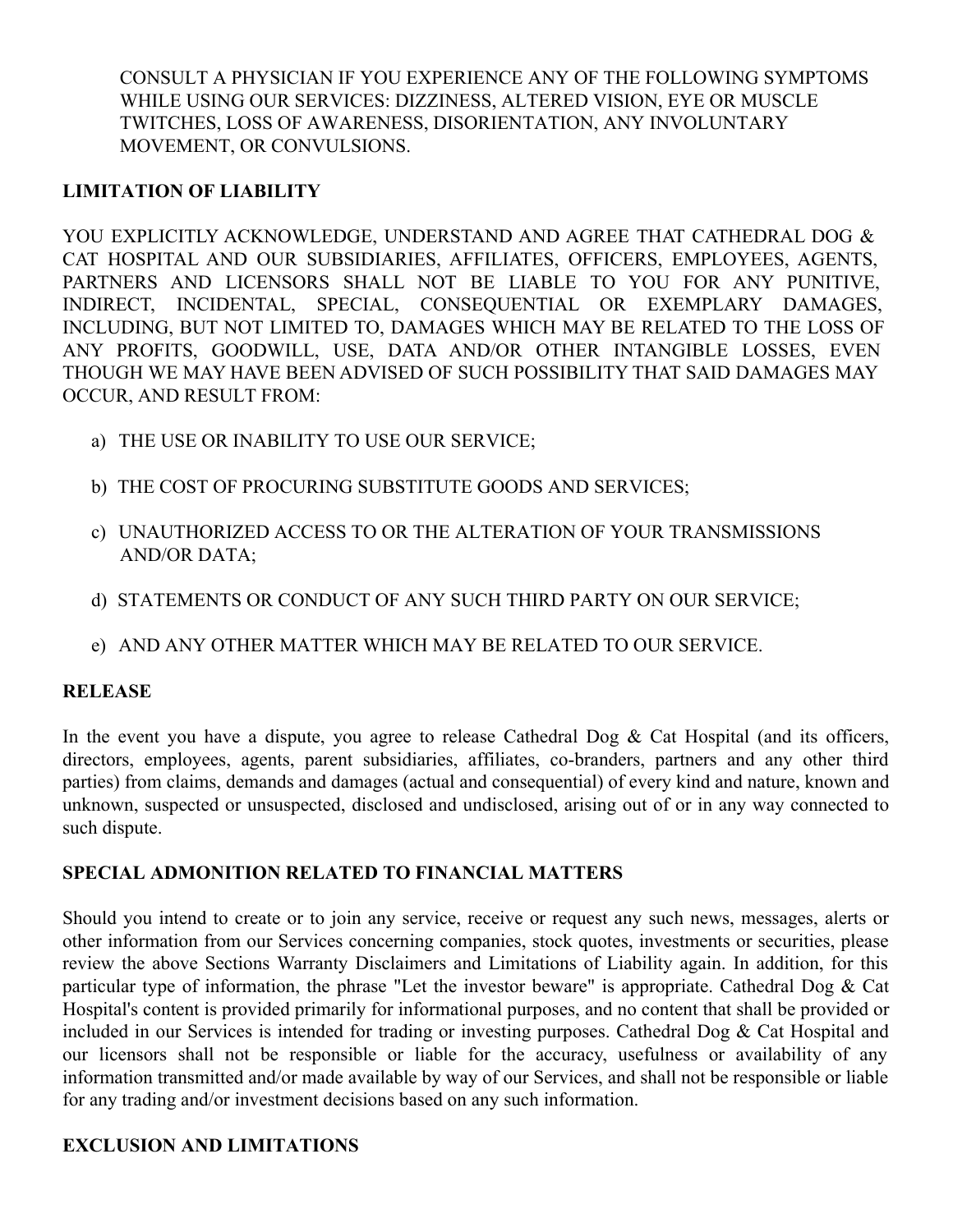THERE ARE SOME JURISDICTIONS WHICH DO NOT ALLOW THE EXCLUSION OF CERTAIN WARRANTIES OR THE LIMITATION OF EXCLUSION OF LIABILITY FOR INCIDENTAL OR CONSEQUENTIAL DAMAGES. THEREFORE, SOME OF THE ABOVE LIMITATIONS OF SECTIONS WARRANTY DISCLAIMERS AND LIMITATION OF LIABILITY MAY NOT APPLY TO **YOU.** 

#### **THIRD PARTY BENEFICIARIES**

You herein acknowledge, understand and agree, unless otherwise expressly provided in this TOS, that there shall be no third-party beneficiaries to this agreement.

#### **NOTICE**

Cathedral Dog & Cat Hospital may furnish you with notices, including those with regards to any changes to the TOS, including but not limited to email, regular mail, MMS or SMS, text messaging, postings on our website Services, or other reasonable means currently known or any which may be herein after developed. Any such notices may not be received if you violate any aspects of the TOS by accessing our Services in an unauthorized manner. Your acceptance of this TOS constitutes your agreement that you are deemed to have received any and all notices that would have been delivered had you accessed our Services in an authorized manner.

#### **TRADEMARK INFORMATION**

You herein acknowledge, understand and agree that all of the Cathedral Dog & Cat Hospital trademarks, copyright, trade name, service marks, and other Cathedral Dog & Cat Hospital logos and any brand features, and/or product and service names are trademarks and as such, are and shall remain the property of Cathedral Dog & Cat Hospital. You herein agree not to display and/or use in any manner the Cathedral Dog & Cat Hospital logo or marks without obtaining Cathedral Dog & Cat Hospital's prior written consent.

# **COPYRIGHT OR INTELLECTUAL PROPERTY INFRINGEMENT CLAIMS NOTICE & PROCEDURES**

Cathedral Dog & Cat Hospital will always respect the intellectual property of others, and we ask that all of our users do the same. With regards to appropriate circumstances and at its sole discretion, Cathedral Dog & Cat Hospital may disable and/or terminate the accounts of any user who violates our TOS and/or infringes the rights of others. If you feel that your work has been duplicated in such a way that would constitute copyright infringement, or if you believe your intellectual property rights have been otherwise violated, you should provide to us the following information:

- a) The electronic or the physical signature of the individual that is authorized on behalf of the owner of the copyright or other intellectual property interest;
- b) A description of the copyrighted work or other intellectual property that you believe has been infringed upon;
- c) A description of the location of the site which you allege has been infringing upon your work;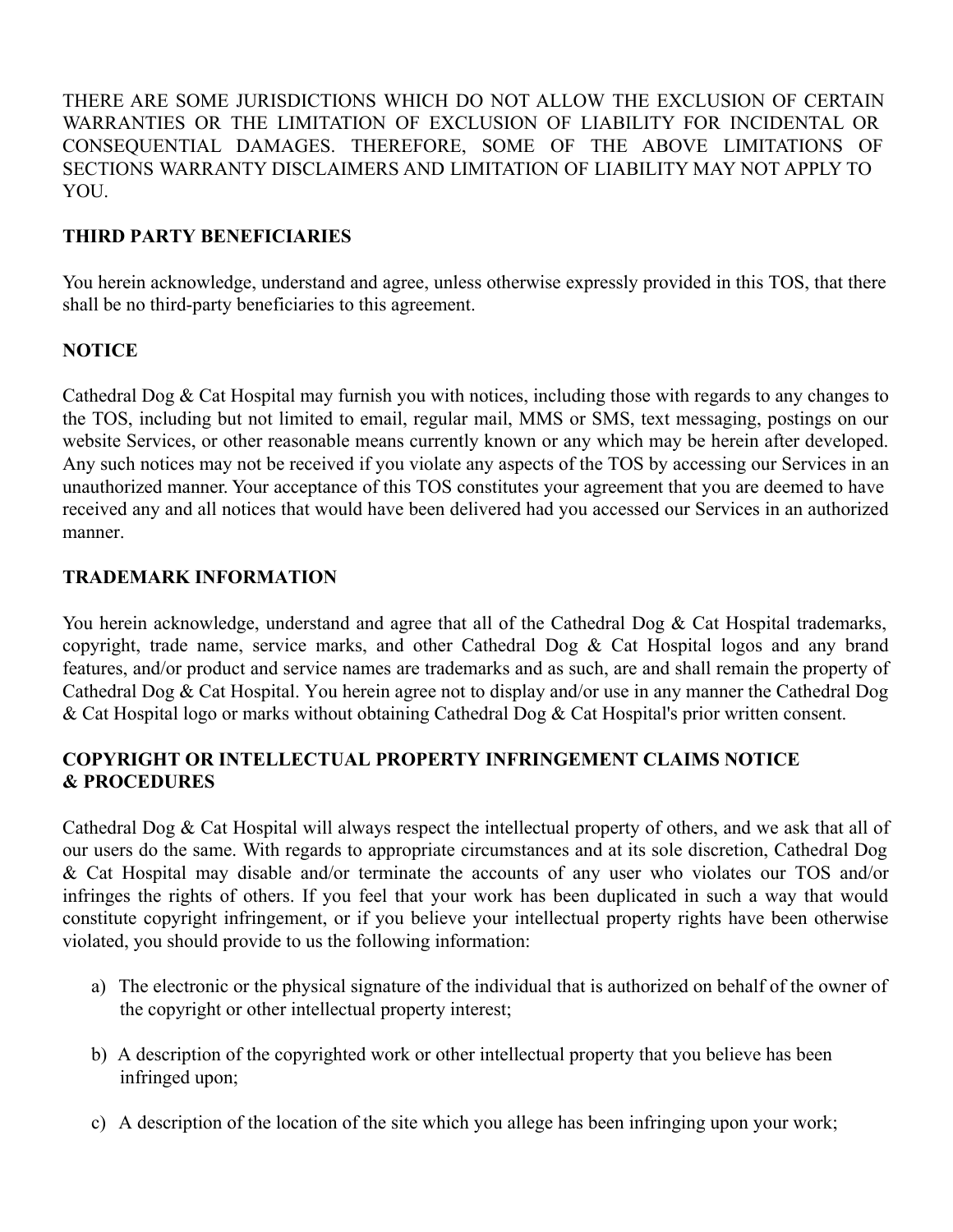- d) Your physical address, telephone number, and email address;
- e) A statement, in which you state that the alleged and disputed use of your work is not authorized by the copyright owner, its agents or the law;
- f) And finally, a statement, made under penalty of perjury, that the aforementioned information in your notice is truthful and accurate, and that you are the copyright or intellectual property owner, representative or agent authorized to act on the copyright or intellectual property owner's behalf.

The Cathedral Dog & Cat Hospital Agent for notice of claims of copyright or other intellectual property infringement can be contacted as follows:

Mailing Address: Cathedral Dog & Cat Hospital Attn: Copyright Agent 229 West 101st Street New York, New York 10025

Telephone: (212) 864-3631 Email: cathedralvet@gmail.com

# **CLOSED CAPTIONING**

BE IT KNOWN, that Cathedral Dog & Cat Hospital complies with all applicable Federal Communications Commission rules and regulations regarding the closed captioning of video content. For more information, please visit our website at cathedraldogandcat.com.

# **GENERAL INFORMATION**

# *ENTIRE AGREEMENT*

This TOS constitutes the entire agreement between you and Cathedral Dog & Cat Hospital and shall govern the use of our Services, superseding any prior version of this TOS between you and us with respect to Cathedral Dog & Cat Hospital Services. You may also be subject to additional terms and conditions that may apply when you use or purchase certain other Cathedral Dog & Cat Hospital Services, affiliate Services, third-party content or third-party software.

# *CHOICE OF LAW AND FORUM*

It is at the mutual agreement of both you and Cathedral Dog & Cat Hospital with regard to the TOS that the relationship between the parties shall be governed by the laws of the state of New York without regard to its conflict of law provisions and that any and all claims, causes of action and/or disputes, arising out of or relating to the TOS, or the relationship between you and Cathedral Dog & Cat Hospital, shall be filed within the courts having jurisdiction within the County of New York, New York or the U.S. District Court located in said state. You and Cathedral Dog & Cat Hospital agree to submit to the jurisdiction of the courts as previously mentioned, and agree to waive any and all objections to the exercise of jurisdiction over the parties by such courts and to venue in such courts.

# *WAIVER AND SEVERABILITY OF TERMS*

At any time, should Cathedral Dog & Cat Hospital fail to exercise or enforce any right or provision of the